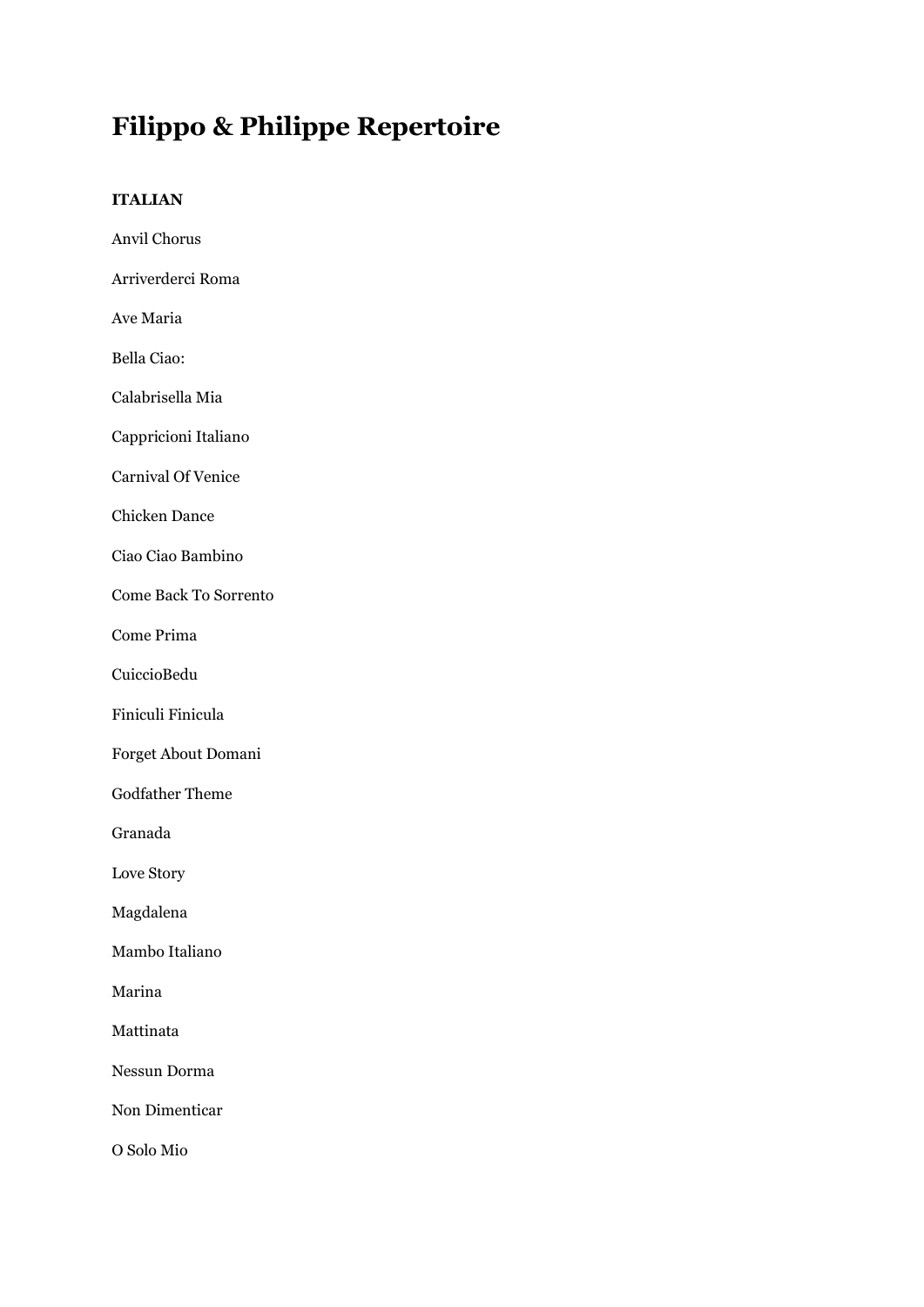Quando quando Ragazzioni(Veni Veni) Romeo and Juliette Said The Mama To The Papa Santa Lucia Tarantella Tarantella Calabrese: That's Amore Tinterella Di Luna Three Coins in The Fountain Tiribomba Volare

# **FRENCH**

A Man And A woman Alouette Autumn Leaves

C'est Si Bon

Charade

Circus Waltz

Claire De Lune

Dance THe Old FAshioned Way

I Wish you Love

I Love Paris

If I Stay Forever

J'Attendrai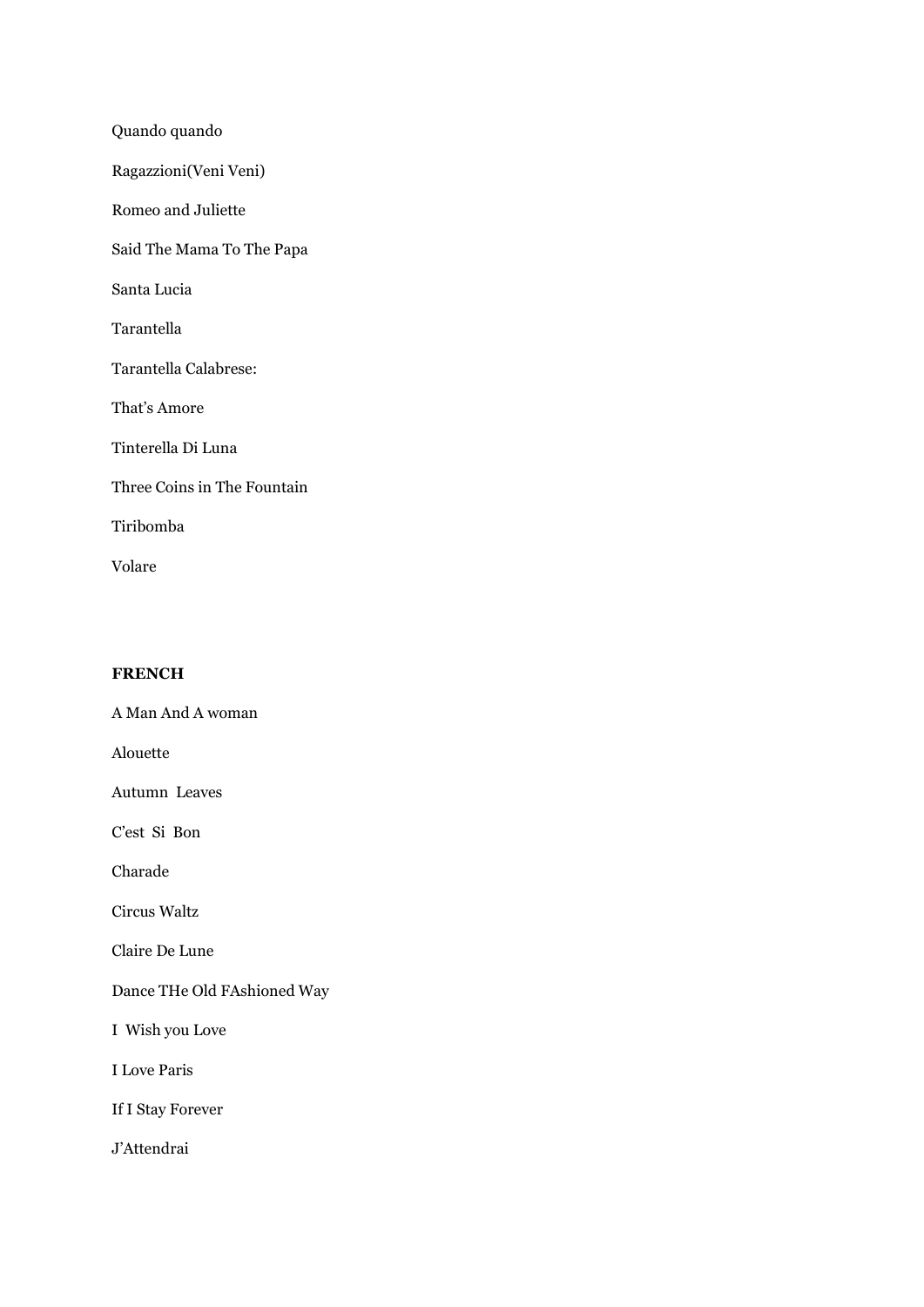Je ne Regrette Rien L'Accordioniste La Mer La Foulle La Goulante de Pauvre Jean La Seine La Vie en Rose Les Mis:On My Own Les Miserables:I Dreamed A Dream Libertango Michelle Milord Moulin Rouge Padam Petite Fleur Plaisir D'Amour Sous le Ciel de Paris Thank Heavens For Little Girls Third Man Theme Under The Bridges Of Paris What Are You Doing -Rest O Y Life **GREEK**

Drum DroomDroom

FRAGkOSIRIANI

gerakina-

Hassapaserviko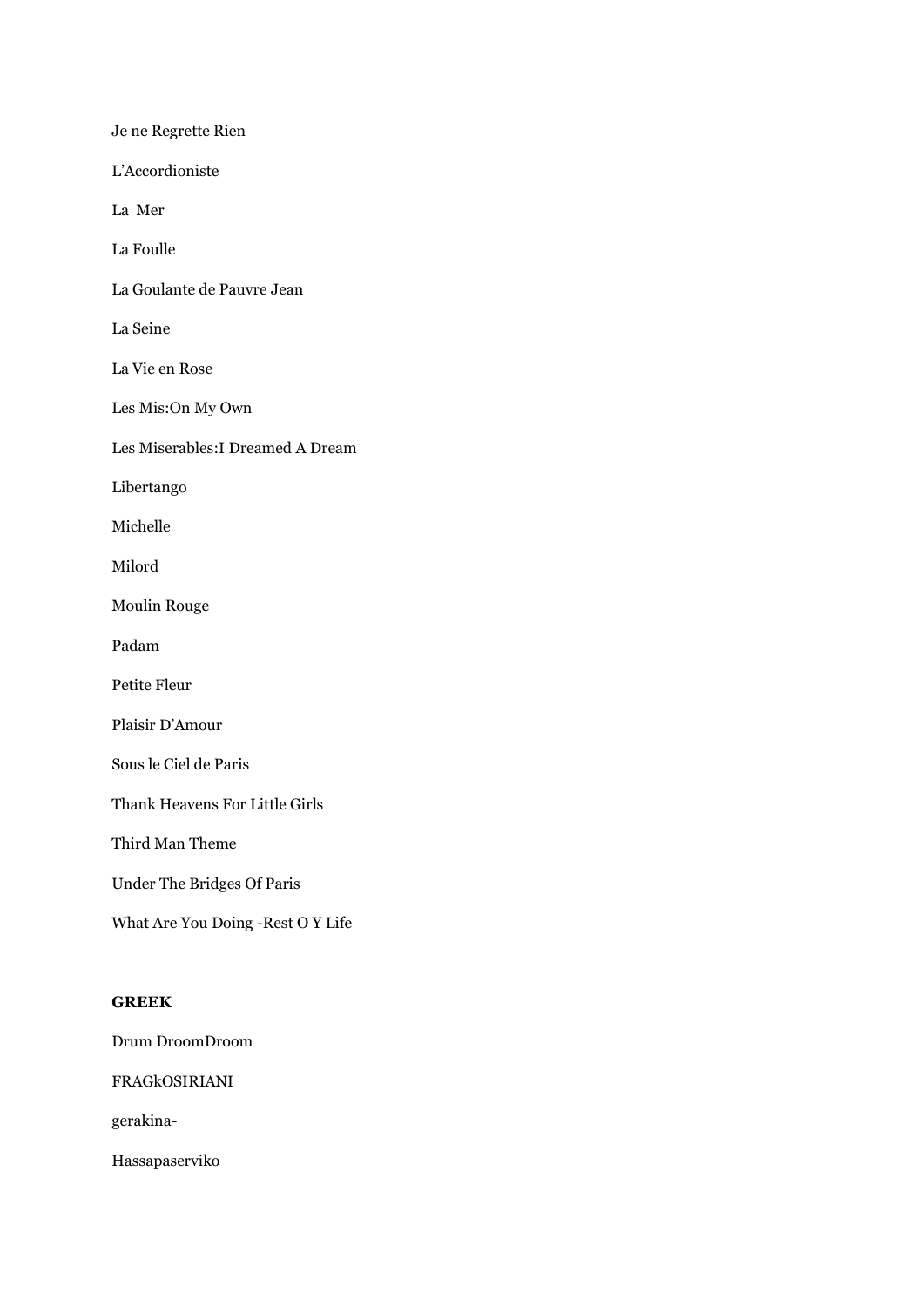hassapikos

Marias Kalamatiano

Mela ma kokina

Miserlou

Never on a sunday

Pera Stous

Ruby my love

Sallasana

Samiotissa:

Shinna nai

uskudar (katibimin)

White rose of athens

who pays the ferryman

zalongu

Zorba

# **JEWISH/GYPSY**

Bei Mir Bist du Schon

Brahms no.5

Ciribom

Czardas

Donna Donna

Fiddler On The Roof

Hava Nagila

Mazel Tov

Miserlou

Nigun Atik/Od Lo a Hafto Di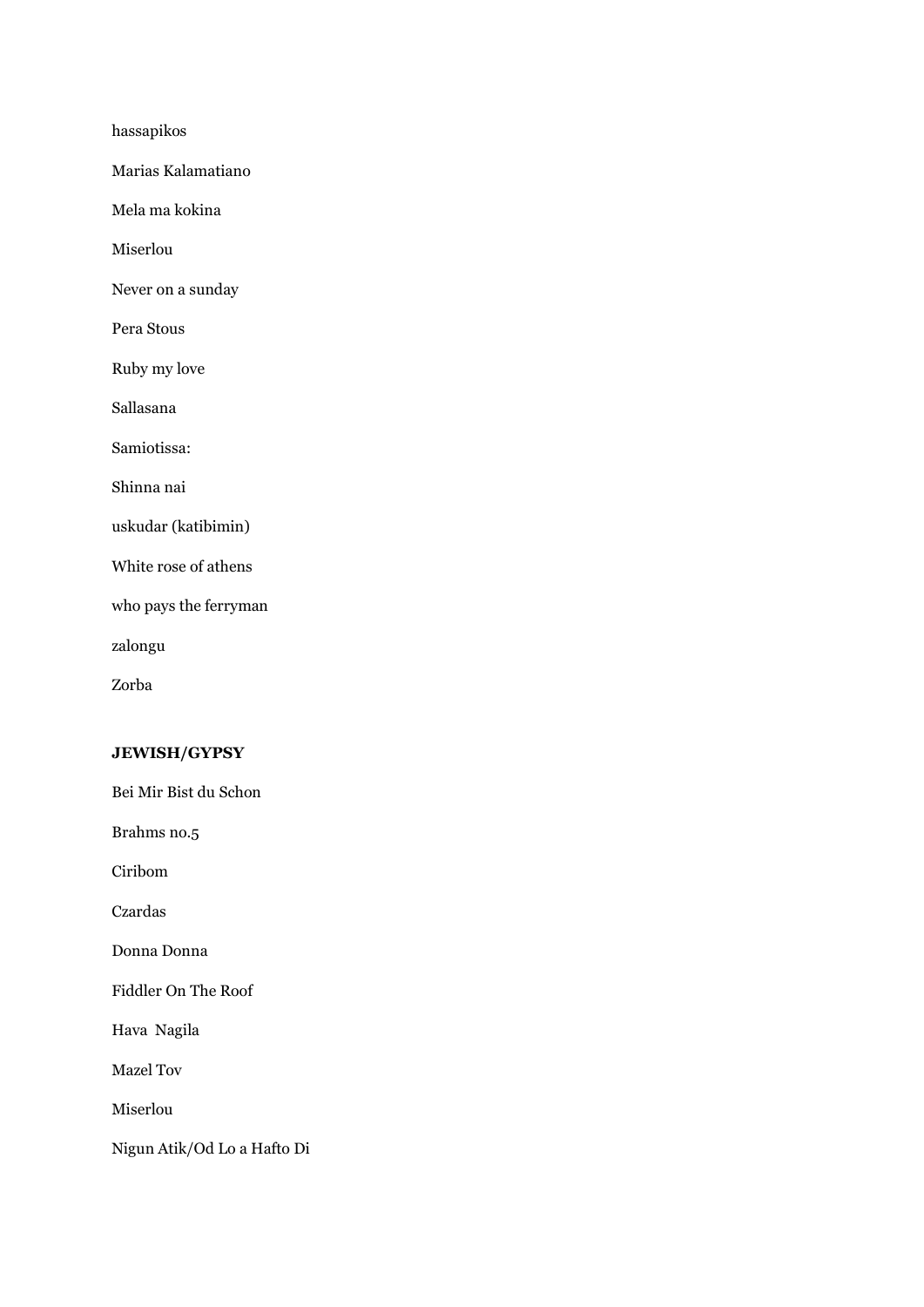Those Were The Days

Tum Balalaika

Yiddish Mama

RUSSIAN

Dark Eyes

Kalinka

Katiusha

Laras Theme

Moscow

Russia to Moscow

Those Were The Days

Troika

#### **LATIN/SPANISH**

Adios

Besame Mucho

Black Orpheus

Brazil

Carioca

Cielito Lindo

El Bayon

El Condor Pasa

El Cumbanchero

Girl From Ipanema

Guantanamera

La Bamba

La Cucaracha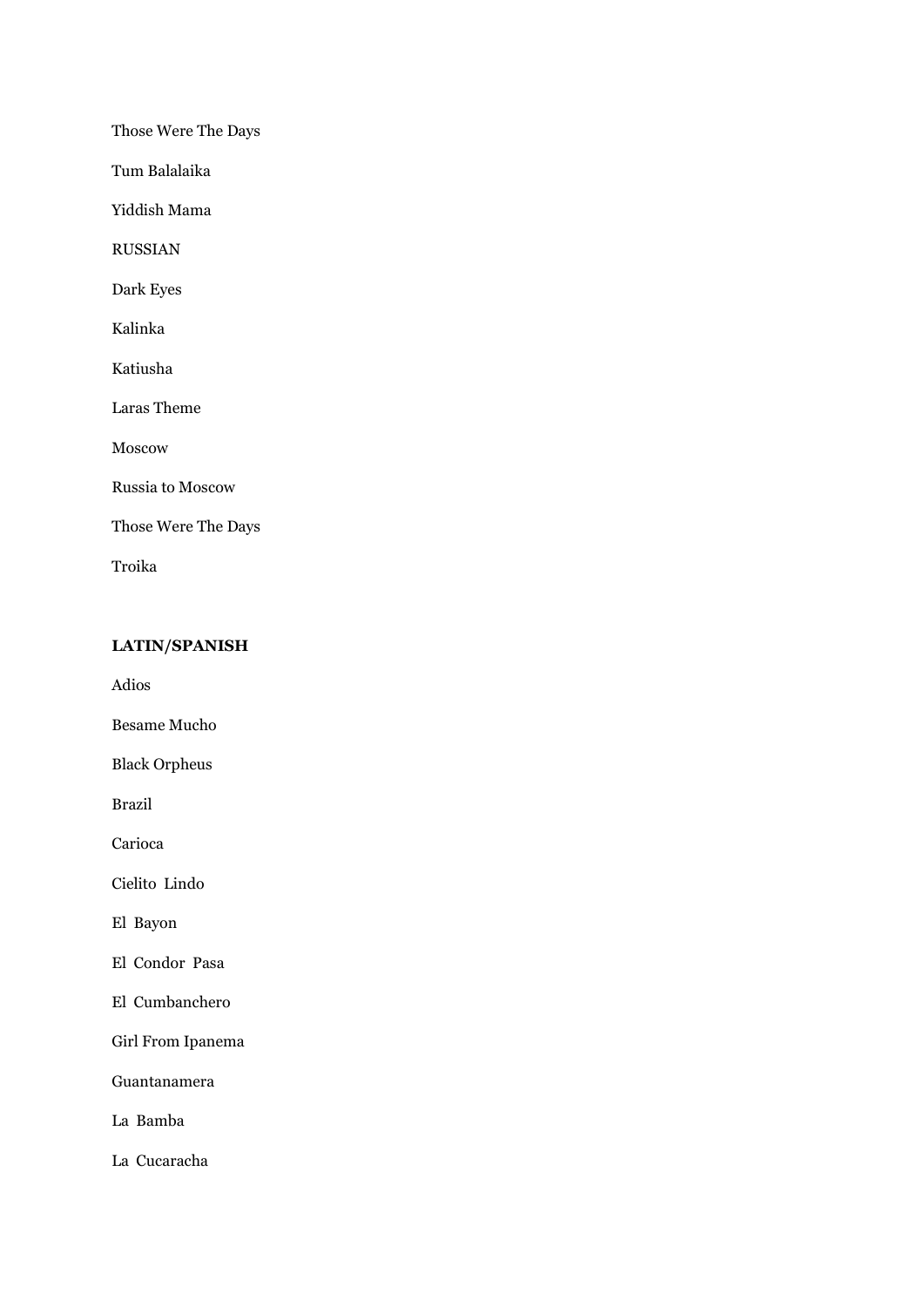La Paloma

Lambada

Macarena

Manana / Quando Quando

Oye Como Va

Para Siempre Amigos

Peanut Vendor

Perfidia

South of the Border

Sway

Tequila

Tico Tico

Y Viva Espana

# CARRIBBEAN/CALYPSO

Rum and Coke

Jamaica Farewell

Deo /Banana Boat

Marianne

Yellow Bird

#### **IRISH**

Ashoken Farewell

Danny Boy

Dirty Ol Tow

Irish Washerwoman

Maggie

When Irish Eyes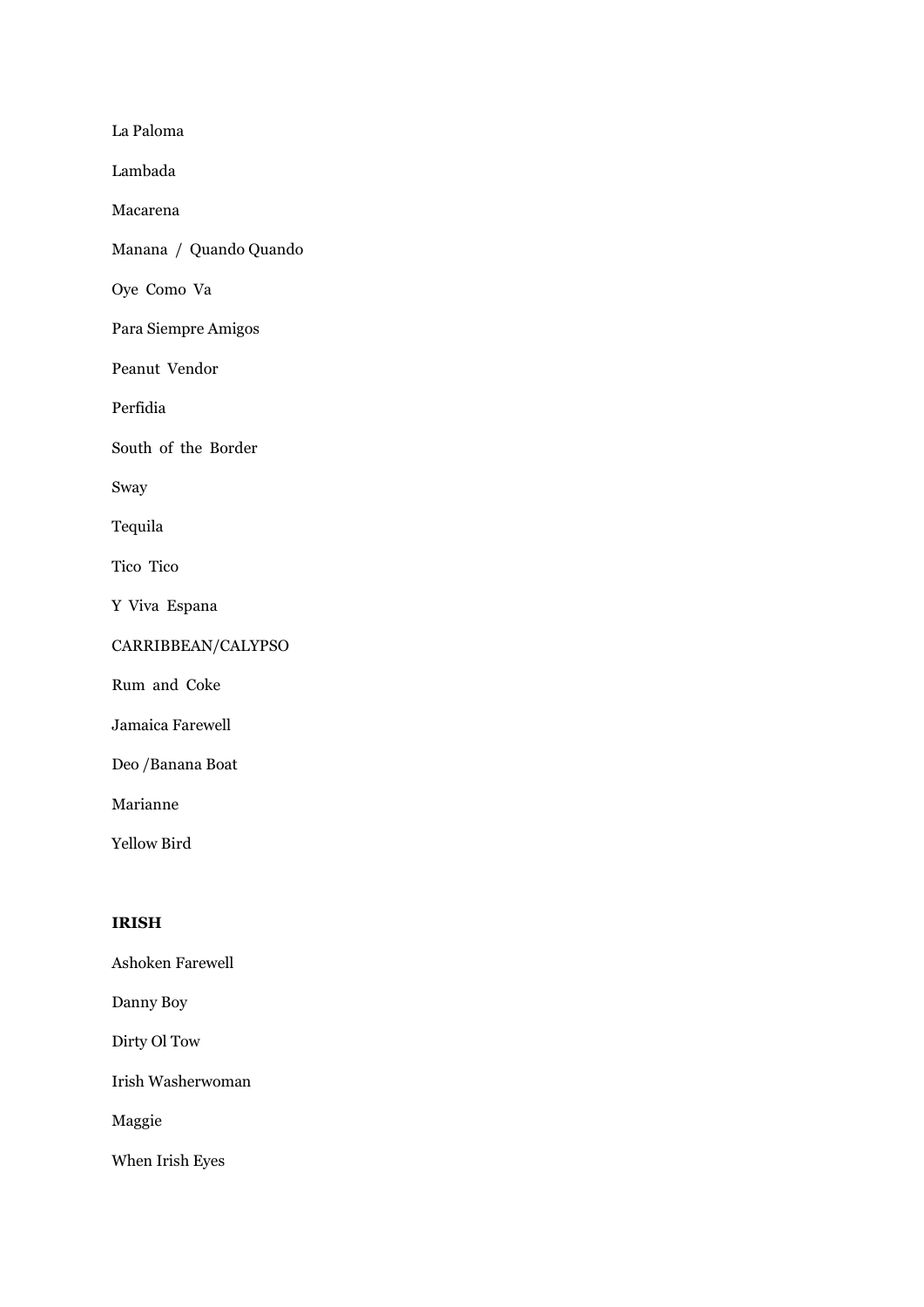# **CLASSICAL**

Fireworks

Greensleeves

Gymnopedie

Humoresque

Strauss Waltz

Fur Elise

TANGOS

Hernandos Hideaway

Jalousie

La Cumparsita

Ring Of Fire

#### **MIDDLE-EASTERN**

Mustafa

Ayazein

Salamat

Uskudar

Pinar Basi etc.

Imsallah

ROCKnRoll

A Hard Days Night

Sweet Caroline

All Shook Up

Back In Th USSR

Bad Bad Leroy

Blue Suede Shoes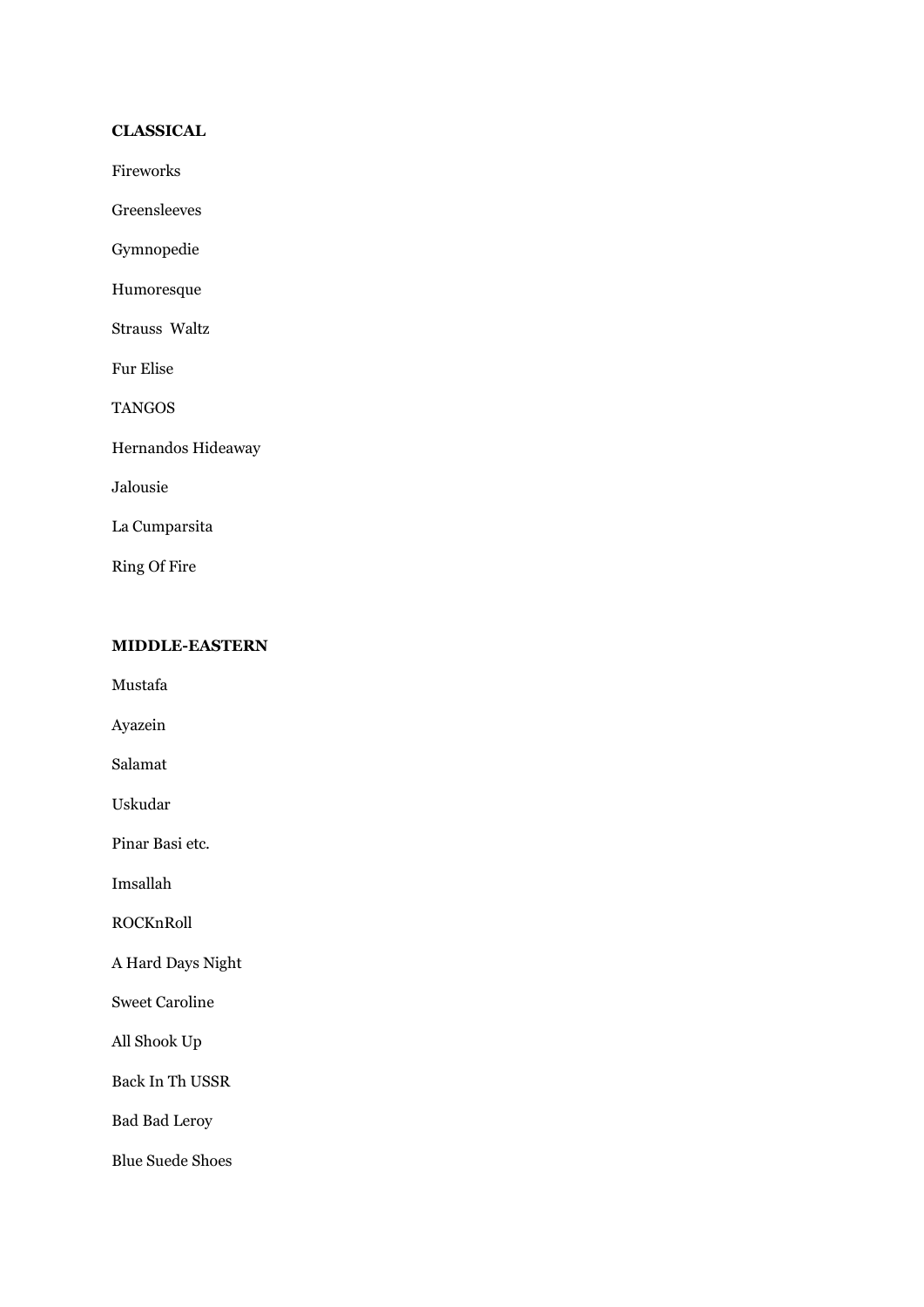Burning Love Brown Eyed Girl Crocodile Rock Drive My Car Everybody Needs Somebody Get Back Great Balls Of Fire Heartbreak Hotel Hound dog Im A Beleiver Jailhouse Rock Lion Sleeps Tonight OdlaDi OblaDa Old Time Rockn Roll Rock Around The Clock See You Later Alligator Shake Rattle and Roll She Loves You Sweet Caroline Teddy Bear Ticket To Ride Twist Again La Bamba/Twist and Shout Under The Boardwalk When Im 64 With a Little Help F M Friends Yellow Submarine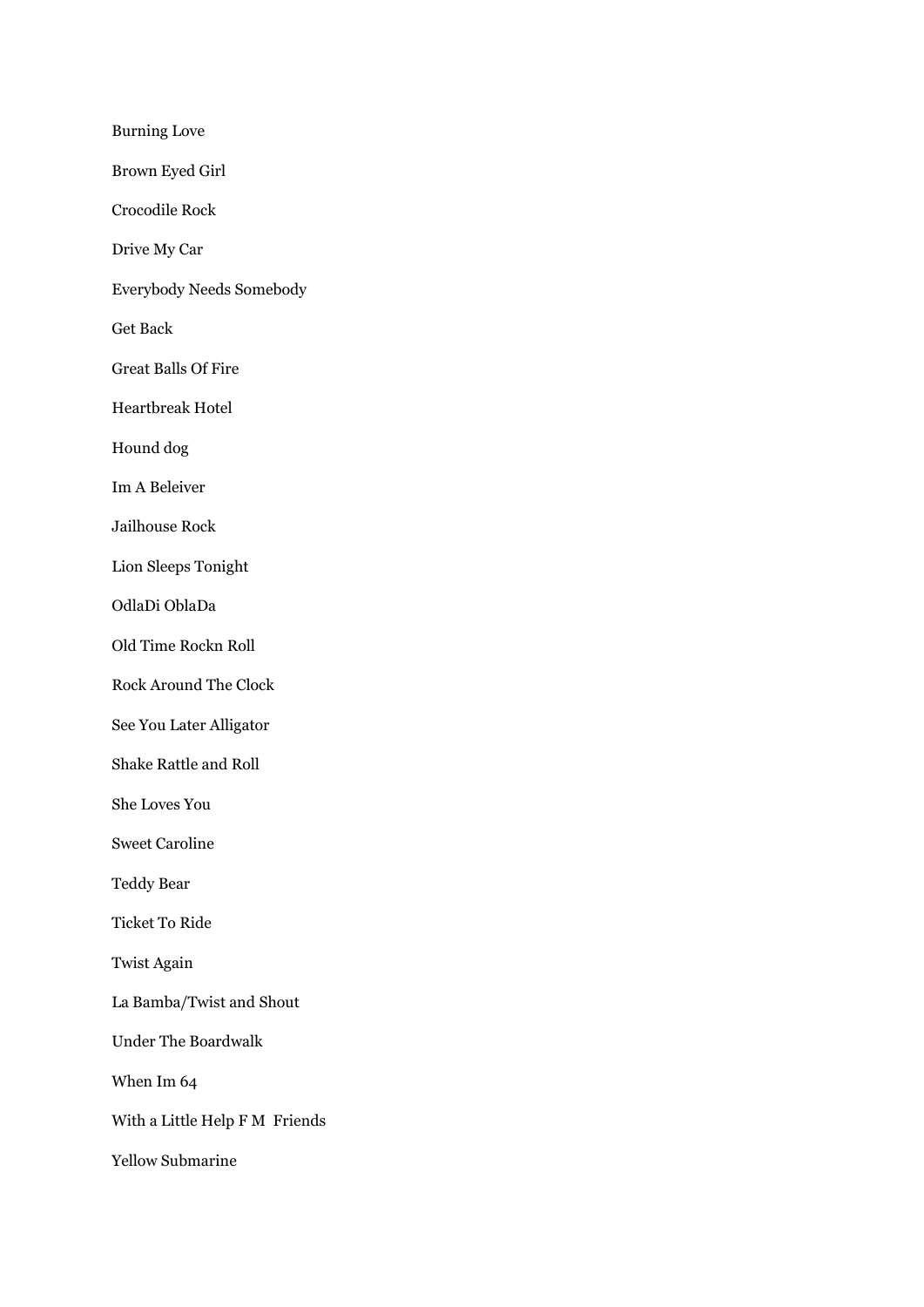# **DANCE**

Hokey Pokey

Lambada

Limbo

Macarena

Nutbush

JAZZ BALLADS

Aint Misbehavin

All Of Me

As Time goes By

Begin The Beguine

Black and White Rag

Blue Skies

Caravan

Cheek To Cheek

Don't Fence Me In

Dream A Little Dream

Fly Me TO THe Moon

Georgia

Honeysuckle Rose

I Got Rhythm

I Left My Heart

In THe Mood

Is You is

Istanbul

It don't mean a Thing

It's A Sin To tell A Lie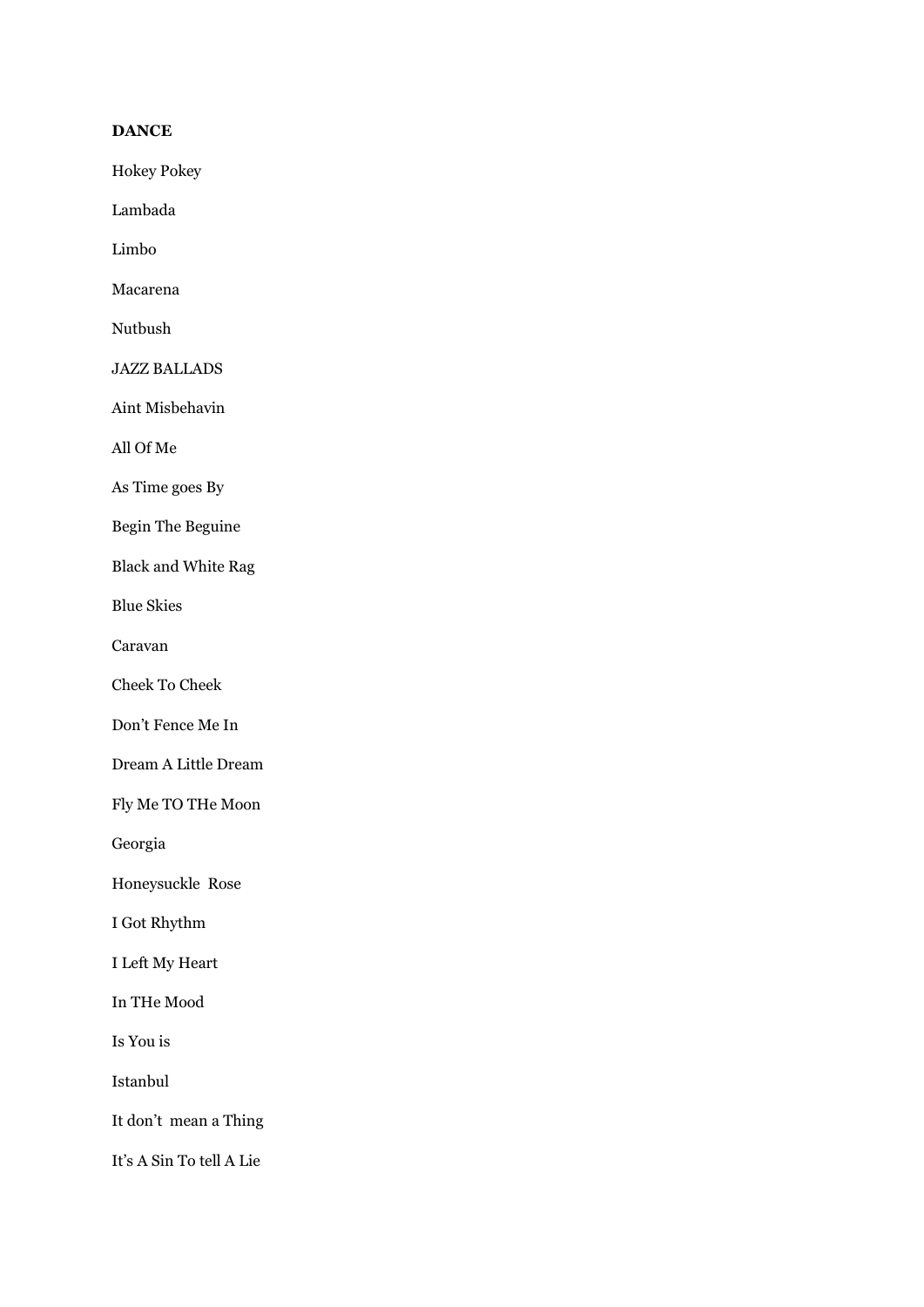I've Got You Under My Skin Love Me or Leave Me Mack The Knife Minor Swing Misty My Way New York, New York Night And Day Our Love is here to Stay Pennies From Heaven Polkadots and Moonbeams PuttingOnTheRitz Rock Around The Clock Scotch 'n Soda Sentimental Journey September Song September In The Rain Stormy Weather Summertime Sunny Sweet Sue The Entertainer The Glory Of Love They can't take that Away What a Wonderful World Whoopee **SENTIMENTAL FAVOURITES**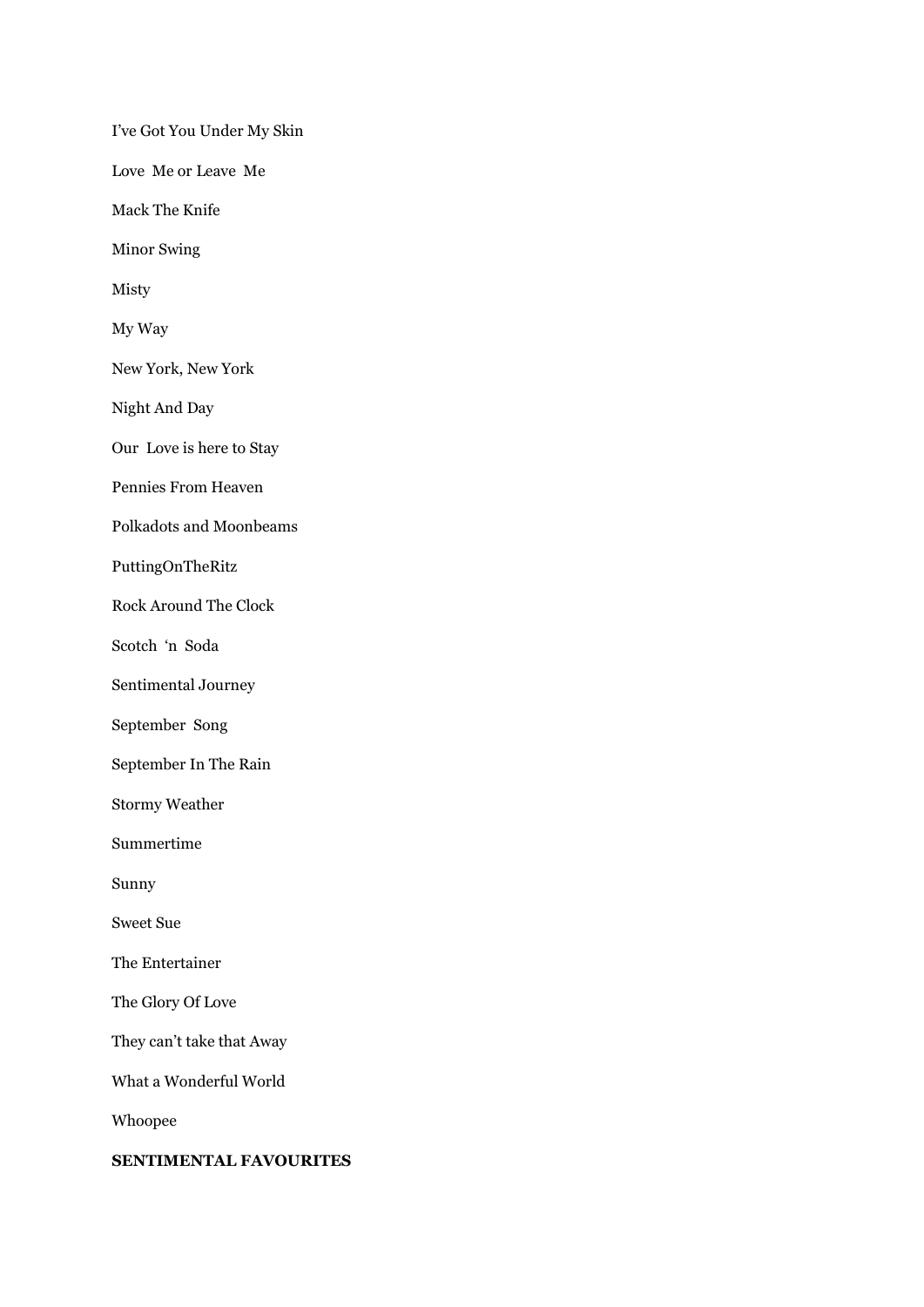All I Have To Do Is Dream Anniversary Waltz Beer Barrell Polka Chess-I Know Him So Well Delilah Dream Exodus Feelings Greensleeves I Just Called To Say I Love I Still Call Australia Home LillyMarlene Memory(CATS) Moon River Phantom:All, I Ask Of You Pretend Say Goodbye Sealed With A Kiss Seekers: Morningtown Ride Send In The Clowns Six Ribbons Smile Smoke Gets In Your Eyes Stairway To Heaven Thanks For The Memory Try To Remember Unchained Melody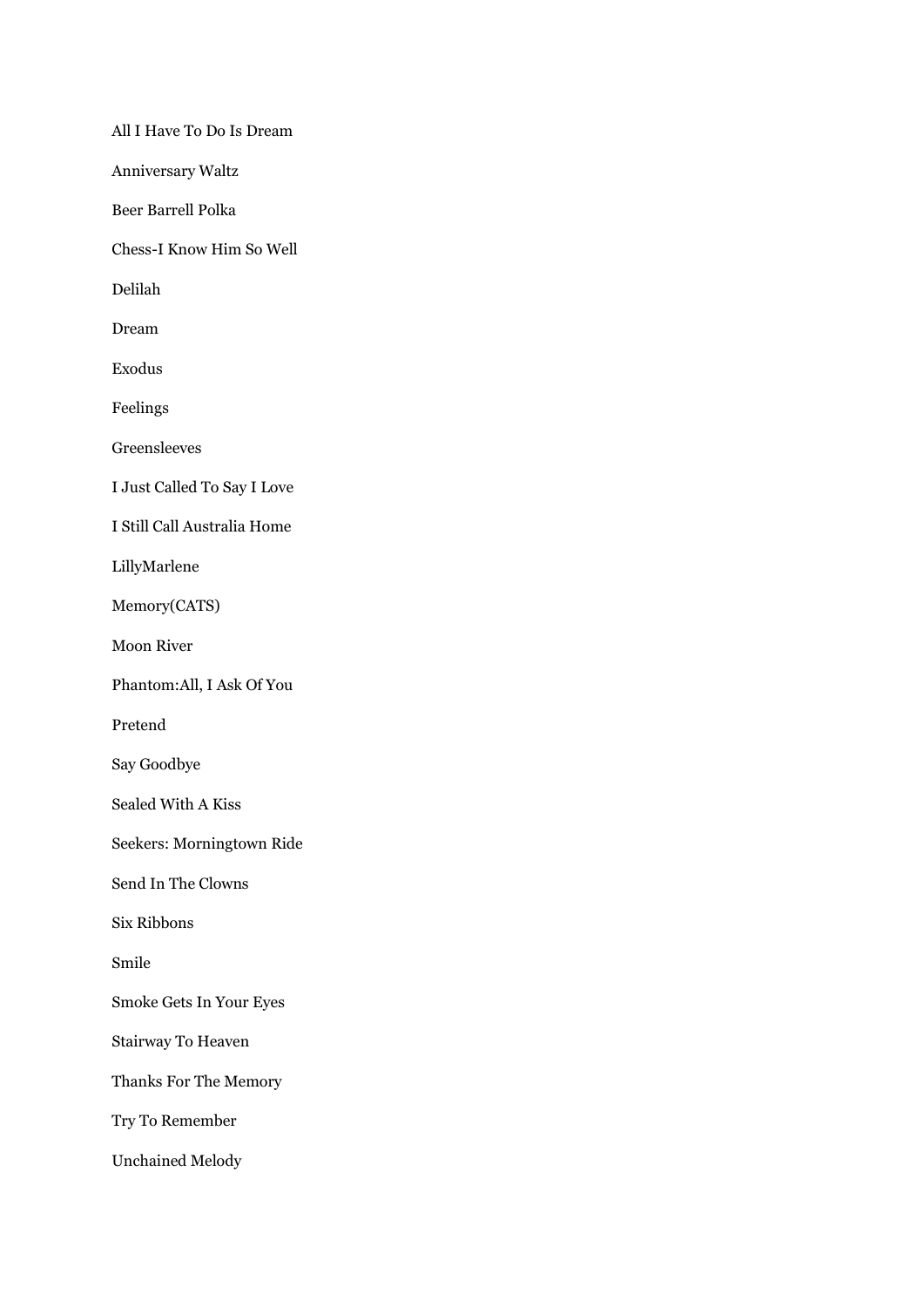What The World Needs Now

Wooden Heart

Yesterday

#### **OLD TIME SINGALONG**

After you've gone

Alexander's ragtime band

Always

Are you lonesome tonight?

Blue moon,

Bye bye bye blackbird

California here i come

Carolina in the morning

Four leaf clover

Heart of my heart",

lilli marlene

hey look me over

I'll take you home again, kath

Isle of capri

It had to be you

My blue heaven

On the sunny side of the street

Side by side

You made me love you

#### **CHILDRENS**

Bananas

HowMuchDoggie?